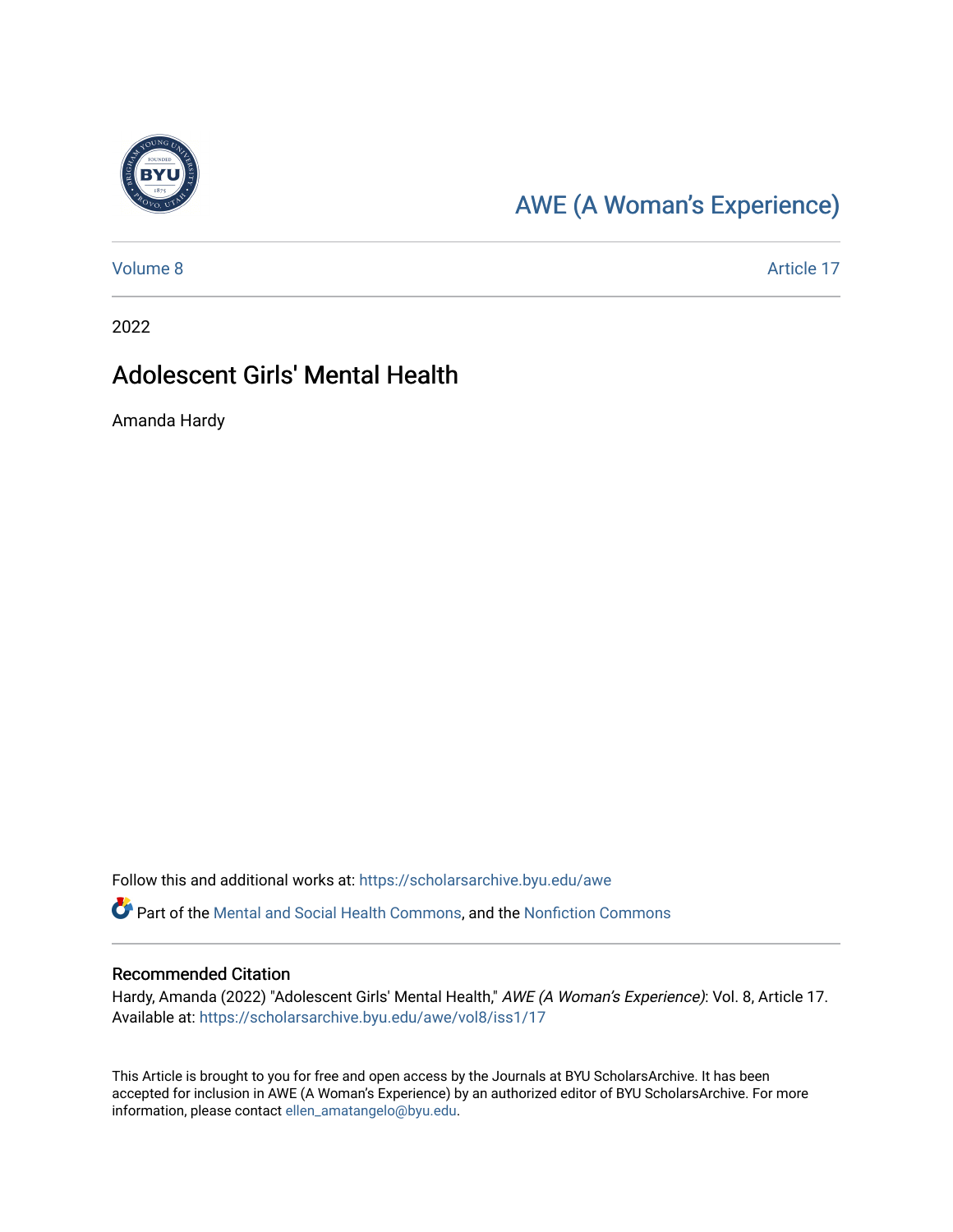# Adolescent Girls' Mental Health

CONVERSATIONS ABOUT MENTAL HEALTH ARE INCREAS-<br>ing, and with rising concern due to the effects of the lockdowns<br>associated with the COVID-19 pandemic. However, these mental<br>health issues present themselves differently betw ing, and with rising concern due to the effects of the lockdowns associated with the COVID-19 pandemic. However, these mental health issues present themselves differently between men and women. Adolescent girls are especially vulnerable to having their symptoms of anxiety and depression overlooked before their daily lives are majorly impacted. By increasing conversations around mental health and implementing regular screenings, young women will be more likely to receive the help they need to treat mental health issues.

Mental health issues are presenting themselves in children and youth at younger and younger ages. According to Cook Children's Medical Center in Fort Worth, Texas, as well as studies from the Centers for Disease Control (CDC), suicide rates among 10–24 year olds have increased 57.4 percent from 2007 to 2018 (Worth). Presumably, rates have been exacerbated by the current pandemic life that we are all adjusting to, where children are facing more isolation, anxiety, and fear as their daily lives have been disrupted for more than a year. By the end of October 2020, Cook Children's saw 192 children for attempted suicide, while during the same period of time in 2015, the hospital saw 88 patients (Worth). These statistics from the hospital point to a haunting truth, where many children are driven to suicidal ideation, which may point to an underlying increase in mental health issues for younger children. According to Dr. Heidi Nelson, a professor at the Oregon Health & Science University School of Medicine, "anxiety occurs in women at nearly twice the rate of men . . . hormones play a role and women and girls face unique societal pressures that can put them at greater risk for anxiety, including sexual harassment and assault" (McCammon). This trend has been seen in Cook Children's Medical Center data, where the vast majority of patients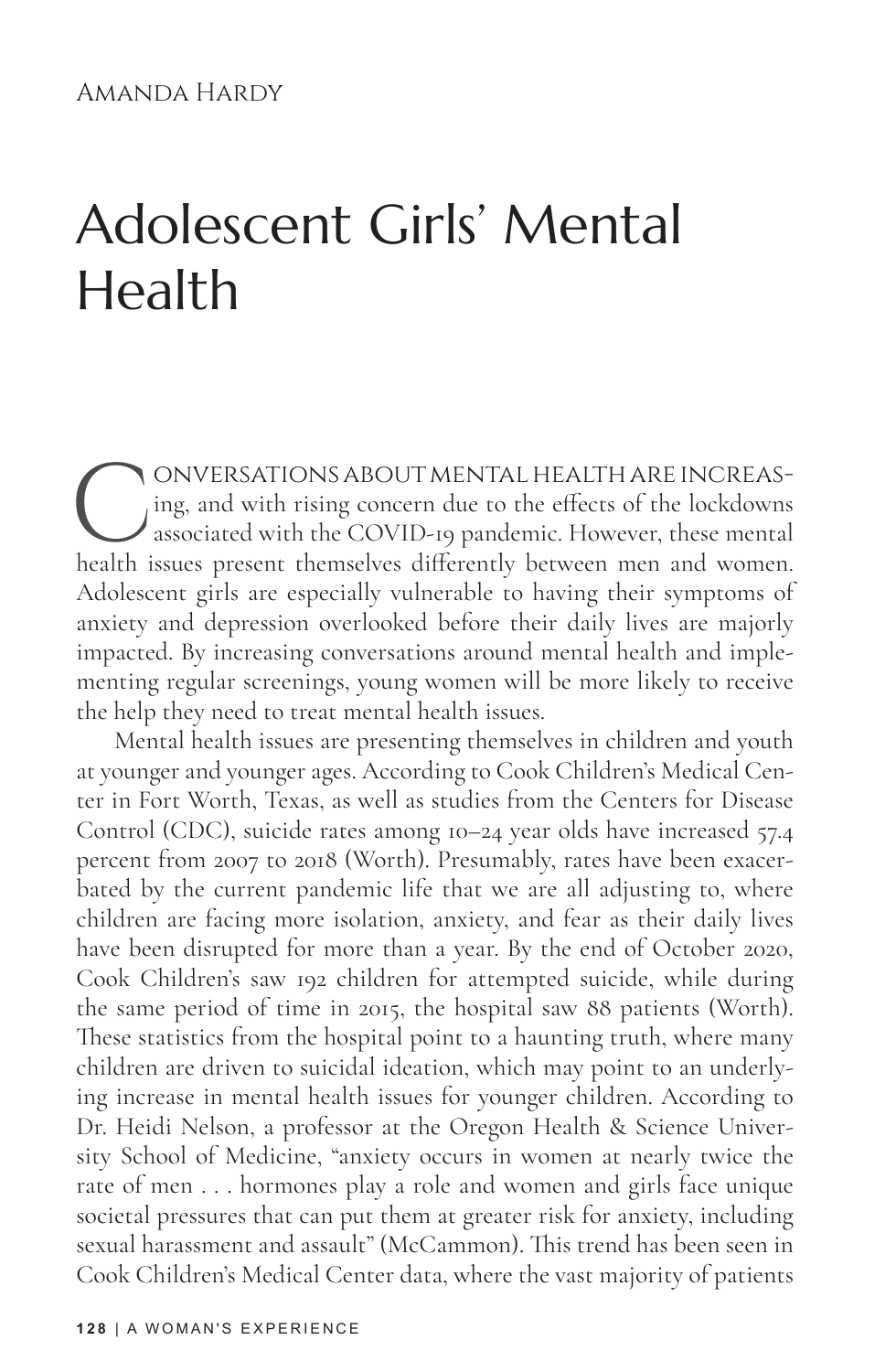treated for self-harming are girls, typically between the ages of 13 and 15, and there are patients as young as 4 years old talking about wanting to die (Worth). The exact reasoning behind these trends is not completely clear. Some claim that the uptick is solely due to an increase in technology and access to social media at younger ages, while other researchers are not so confident in that assessment, even though social media use is a contributing factor explicitly cited by many children and youth (Worth). However, researchers agree that increased mental health issues for children and youth are a public health crisis and that people need to be united in order to combat this crisis. As we see young children and youth having more mental health struggles, it is important to create points of intervention and to help adolescents understand the feelings they are having in order to receive proper treatment.

Mental health issues disproportionately affect women and girls. In our society today, discussing these struggles is often seen as a taboo topic, or as being too mature for children and young people to discuss. At the same time, these issues are struggles that many children and young people face every single day. Sometimes discussing difficult topics such as mental health is seen as a risk that could lead to increased ideation of self-harm or suicidal thoughts. "Research into sensitive topics, while encompassing potential risks, can be of great importance for policy and practice with children and young persons, whereas neglecting such research may contribute to avoidance and stigma at a societal level" (Demkowicz). A well known TV series and novel, *13 Reasons Why*, controversial for a myriad of reasons this analysis will not go into, highlights the disconnect between youth and adults on these issues, and how discussion between the two groups rarely overlaps. As a society "we need to engage with adolescents in meaningful and equitable dialogue, instead of placing adult-based assumptions onto youth behavior. By displaying cultural humility in social work practice with adolescents, we may begin to repair our current, adult-centric systems of intervention, making them a place where youth can expect to find themselves supported instead of further victimized" (Jenney). By creating positive environments for conversations surrounding mental health, children and youth will be more comfortable and able to communicate their feelings in a way that will foster a healthy understanding of their own mental and emotional health in the future. Research has found that "asking children and young people about their thoughts and feelings relating to mental health does not appear to cause damage or long-term distress, but instead can be a valuable experience that allows emotional reflection" (Demkowicz). These valuable experiences empower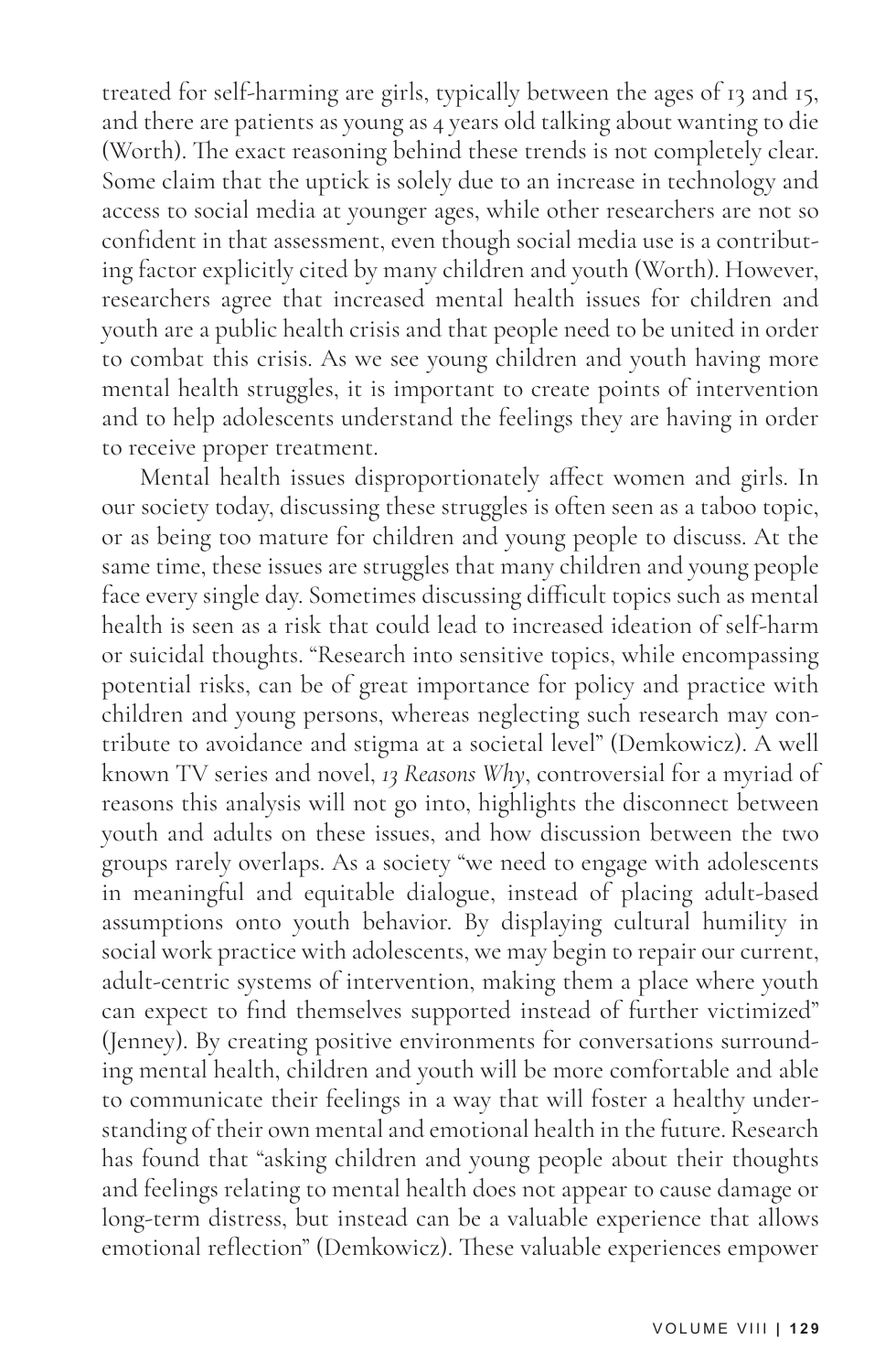girls to understand what they are feeling and to create healthy coping mechanisms as they grow older.

These conversations need to occur, as our society has seen that "misogyny and sexual harassment appear to be pervasive among young people and certain forms of gender-based degradation may be increasing, yet a significant majority of parents do not appear to be talking to young people about it" (Jenney). These disconnects only perpetuate gender inequality within society and contribute to the mental health issues that girls face. By having difficult discussions with children and youth, we are equipping them with the tools necessary to be successful and to manage their mental and emotional health effectively in this turbulent world. Women are more often survivors of sexual assault and face more damaging effects of misogyny, so these trends present themselves as a greater threat to women and girls. In an androcentric world, their needs are often overlooked in preparing screening and treatment plans. Continuing to overlook these issues "can be disabling for some patients, interfering with relationships, education and career opportunities" (McCammon). Mental health issues currently permeate the world we live in, and by discussing them we can increase the accessibility and quality of available screenings.

Improving access to mental-health screenings and the quality of these screenings can help young girls receive proper treatment. New guidelines have been released by the Women's Preventive Services Initiative that recommend primary care doctors and other healthcare providers screen all female patients for anxiety disorders beginning at age 13. This recommendation comes alongside a 2016 recommendation for depression screening for all people, starting at age 16 (McCammon). By actually implementing these regular screenings, healthcare providers will be able to identify girls at risk for these increasingly common mental health issues so that these girls can receive more effective treatment and intervention to stop these issues from having such a large impact on their day-to-day lives. One research group has discovered that increasing the readability of youth mental-health monitoring surveys and providing these surveys within a school context, rather than solely a medical context, increases accessibility to surveys and allows more students to receive help and learn how to converse about their emotional health (Demkowicz). Such conversations will help empower girls to communicate effectively and to be transparent about how they are feeling in order to receive the best possible treatment. When implementing these surveys within a school context, it would be useful to provide easy access to resources for students who realize they need to reach out. Easier access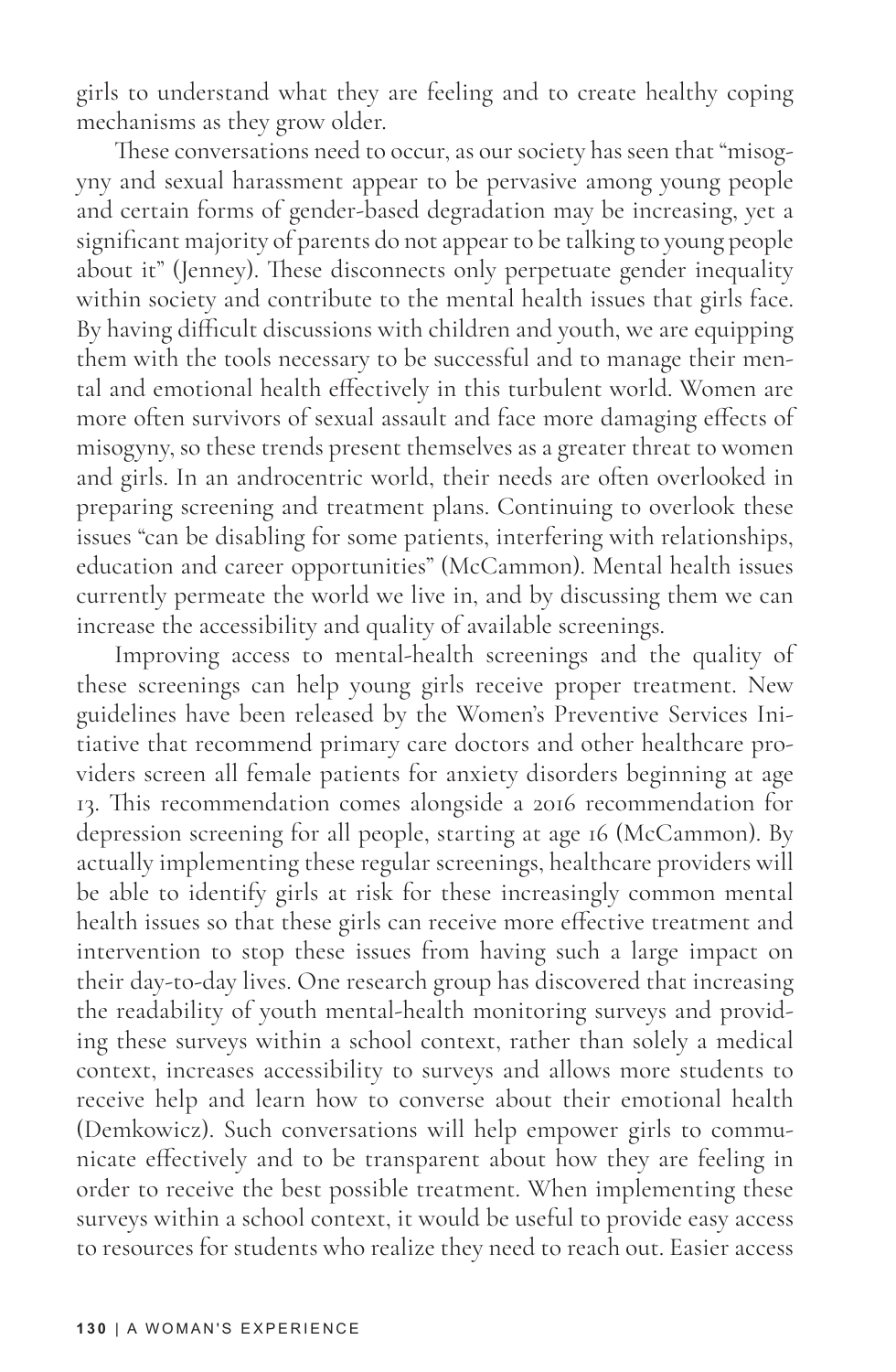to screenings and regular self-reflective surveys would help alleviate the struggles of medical professionals who have trouble identifying anxiety in their patients. "The group is recommending routine screening because patients who struggle with anxiety often don't raise the issue with their doctors," (McCammon). Improving conversations surrounding mental health is an important step to decrease social stigma and to have meaningful dialogue between different groups in order to make treatment plans more efficient for individuals that are in need of help.

By decreasing the stigma surrounding mental health issues, more people will be able to receive needed treatment to improve their quality of life. "Integrating gender in all aspects of quality improvement is necessary and any planning of mental health services or structures must include "women-friendly" aspects at the drawing board rather than as an afterthought. An important step would be open dialogues between different stakeholders about what constitutes a gender-sensitive mental health service for that city or region, as cultural issues and social realities may be different in each context" (Chandra). This is especially important when addressing mental health issues in communities that are unfamiliar or marginalized, where it is important to understand cultural contexts and the stigma surrounding these sometimes sensitive topics. Cultural context will provide important frameworks to truly address the root problems surrounding the stigma of mental-health struggles.

Adolescent mental health issues are becoming a more widespread problem, especially affecting young girls who are at greater risk due to increased use of social media and other societal factors. In order to combat these issues, we need to increase discussions surrounding mental health and increase trust between youth and adults to have these difficult conversations. By implementing more regular screenings in both a medical and school setting, more children and youth will be able to recognize warning signs to help them identify and receive treatment for mental health struggles. These issues affect adolescent girls at higher rates than boys, and by identifying why these issues are more prominent, communities can work towards prevention and early identification tools to provide girls with equal access to care. Mental health issues affecting adolescent girls are more prominent, therefore they require more specific recognition and treatment to help this especially vulnerable population to truly reach their full potential.